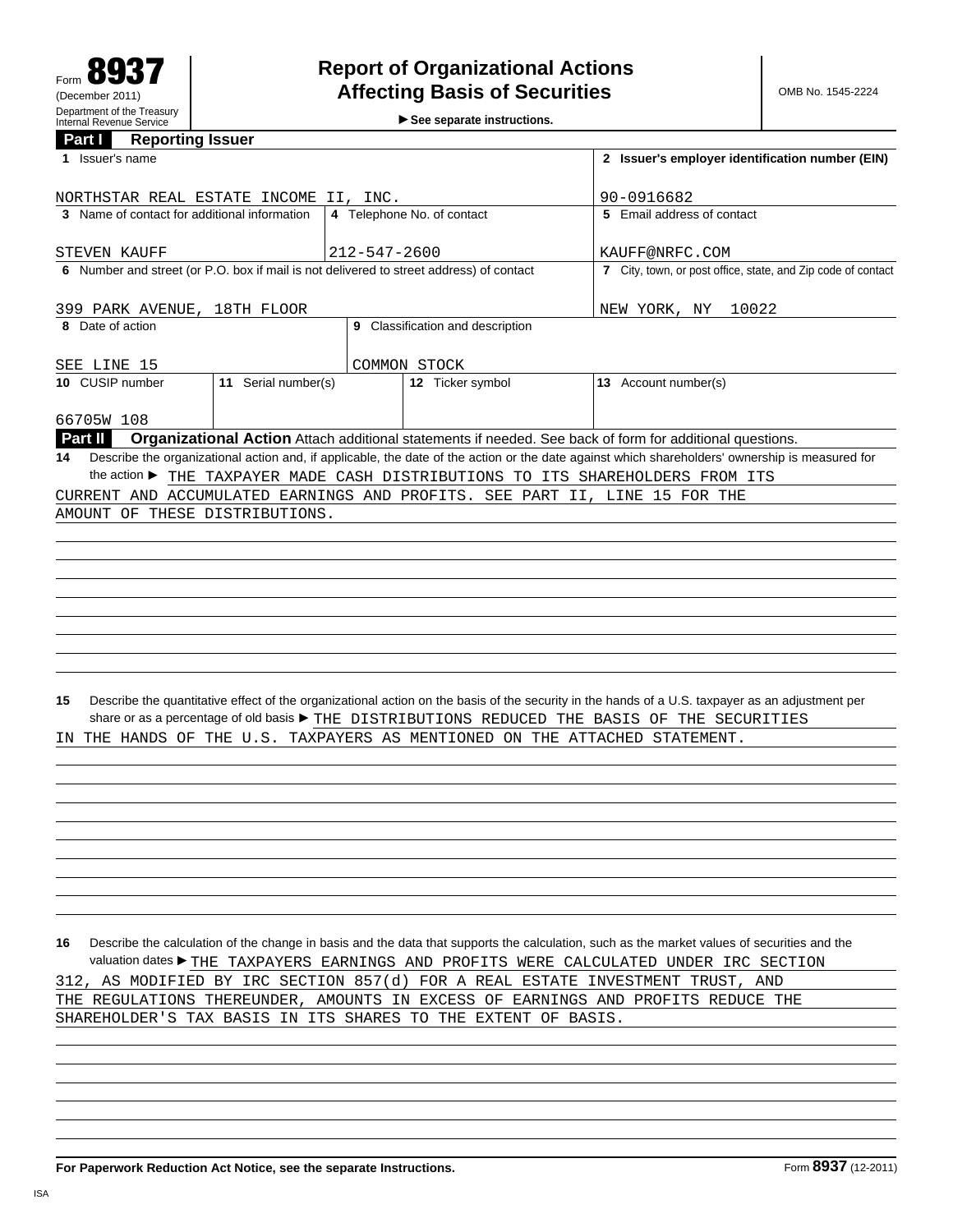|                 | Form 8937 (Rev. 12-2011)                                                                                                                                                                                                                                                                                                |                                 |                             |                                |
|-----------------|-------------------------------------------------------------------------------------------------------------------------------------------------------------------------------------------------------------------------------------------------------------------------------------------------------------------------|---------------------------------|-----------------------------|--------------------------------|
| Part II         | <b>Organizational Action (continued)</b>                                                                                                                                                                                                                                                                                |                                 |                             | Page 2                         |
|                 |                                                                                                                                                                                                                                                                                                                         |                                 |                             |                                |
| 17              | List the applicable Internal Revenue Code section(s) and subsection(s) upon which the tax treatment is based ▶<br>IRC SECTION $301(c)$ (2)                                                                                                                                                                              |                                 |                             |                                |
|                 |                                                                                                                                                                                                                                                                                                                         |                                 |                             |                                |
|                 |                                                                                                                                                                                                                                                                                                                         |                                 |                             |                                |
|                 |                                                                                                                                                                                                                                                                                                                         |                                 |                             |                                |
|                 |                                                                                                                                                                                                                                                                                                                         |                                 |                             |                                |
|                 |                                                                                                                                                                                                                                                                                                                         |                                 |                             |                                |
|                 |                                                                                                                                                                                                                                                                                                                         |                                 |                             |                                |
|                 |                                                                                                                                                                                                                                                                                                                         |                                 |                             |                                |
|                 |                                                                                                                                                                                                                                                                                                                         |                                 |                             |                                |
|                 |                                                                                                                                                                                                                                                                                                                         |                                 |                             |                                |
|                 |                                                                                                                                                                                                                                                                                                                         |                                 |                             |                                |
|                 |                                                                                                                                                                                                                                                                                                                         |                                 |                             |                                |
|                 |                                                                                                                                                                                                                                                                                                                         |                                 |                             |                                |
| 18              | Can any resulting loss be recognized? ▶ NO                                                                                                                                                                                                                                                                              |                                 |                             |                                |
|                 |                                                                                                                                                                                                                                                                                                                         |                                 |                             |                                |
|                 |                                                                                                                                                                                                                                                                                                                         |                                 |                             |                                |
|                 |                                                                                                                                                                                                                                                                                                                         |                                 |                             |                                |
|                 |                                                                                                                                                                                                                                                                                                                         |                                 |                             |                                |
|                 |                                                                                                                                                                                                                                                                                                                         |                                 |                             |                                |
|                 |                                                                                                                                                                                                                                                                                                                         |                                 |                             |                                |
|                 |                                                                                                                                                                                                                                                                                                                         |                                 |                             |                                |
|                 |                                                                                                                                                                                                                                                                                                                         |                                 |                             |                                |
|                 |                                                                                                                                                                                                                                                                                                                         |                                 |                             |                                |
|                 |                                                                                                                                                                                                                                                                                                                         |                                 |                             |                                |
|                 |                                                                                                                                                                                                                                                                                                                         |                                 |                             |                                |
|                 |                                                                                                                                                                                                                                                                                                                         |                                 |                             |                                |
|                 |                                                                                                                                                                                                                                                                                                                         |                                 |                             |                                |
| 19              | Provide any other information necessary to implement the adjustment, such as the reportable tax year ▶ THESE ACTIONS ARE                                                                                                                                                                                                |                                 |                             |                                |
|                 | EFFECTIVE ON THE DATE OF THE DISTRIBUTIONS IDENTIFIED ABOVE.                                                                                                                                                                                                                                                            |                                 |                             |                                |
|                 |                                                                                                                                                                                                                                                                                                                         |                                 |                             |                                |
|                 |                                                                                                                                                                                                                                                                                                                         |                                 |                             |                                |
|                 |                                                                                                                                                                                                                                                                                                                         |                                 |                             |                                |
|                 |                                                                                                                                                                                                                                                                                                                         |                                 |                             |                                |
|                 |                                                                                                                                                                                                                                                                                                                         |                                 |                             |                                |
|                 |                                                                                                                                                                                                                                                                                                                         |                                 |                             |                                |
|                 |                                                                                                                                                                                                                                                                                                                         |                                 |                             |                                |
|                 |                                                                                                                                                                                                                                                                                                                         |                                 |                             |                                |
|                 |                                                                                                                                                                                                                                                                                                                         |                                 |                             |                                |
|                 |                                                                                                                                                                                                                                                                                                                         |                                 |                             |                                |
|                 |                                                                                                                                                                                                                                                                                                                         |                                 |                             |                                |
|                 | Under penalties of perjury) Adeclare that I have examined this return, including accompanying schedules and statements, and to the best of my knowledge and<br>belief, it is true, concect, and dopplete, Declaration of preparer (other than officer) is based on all information of which preparer has any knowledge. |                                 |                             |                                |
| Sign            |                                                                                                                                                                                                                                                                                                                         |                                 |                             |                                |
| Here            | Signature ▶                                                                                                                                                                                                                                                                                                             |                                 | Date $\blacktriangleright$  |                                |
|                 |                                                                                                                                                                                                                                                                                                                         | Steven B. Kauff                 |                             |                                |
|                 | Print your name ▶                                                                                                                                                                                                                                                                                                       | <b>Executive Vice President</b> | Title $\blacktriangleright$ |                                |
| Paid            | Print/Type preparer's name                                                                                                                                                                                                                                                                                              | Preparer's signature            | Date                        | PTIN<br>Check $\vert \vert$ if |
| Preparer        |                                                                                                                                                                                                                                                                                                                         |                                 |                             | self-employed                  |
| <b>Use Only</b> | Firm's name<br>▶                                                                                                                                                                                                                                                                                                        |                                 |                             | Firm's EIN ▶                   |
|                 | Firm's address $\blacktriangleright$<br>Send Form 8937 (including accompanying statements) to: Department of the Treasury, Internal Revenue Service, Ogden, UT 84201-0054                                                                                                                                               |                                 |                             | Phone no.                      |
|                 |                                                                                                                                                                                                                                                                                                                         |                                 |                             |                                |